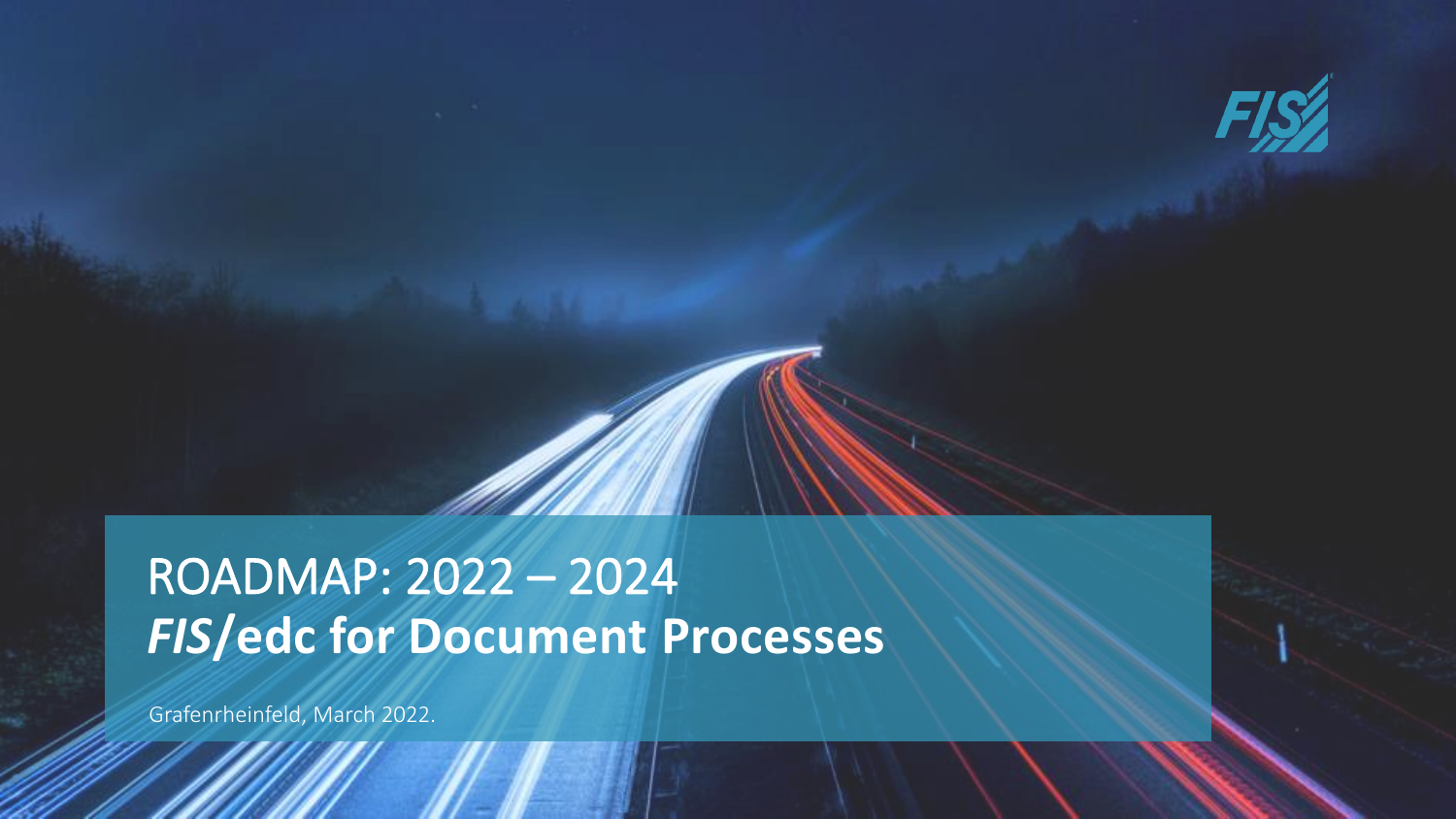### The specifications and information by FIS Informationssysteme und Consulting GmbH contained in this document are without obligation and non-binding. The information represents only an extract and reflects the current status. FIS expressly reserves the right to make subsequent changes to these specifications and information.

The specifications and information in this document represent confidential information of FIS and must be kept secret by the receiver. In particular, the passing on of these specifications and information to third parties is prohibited.

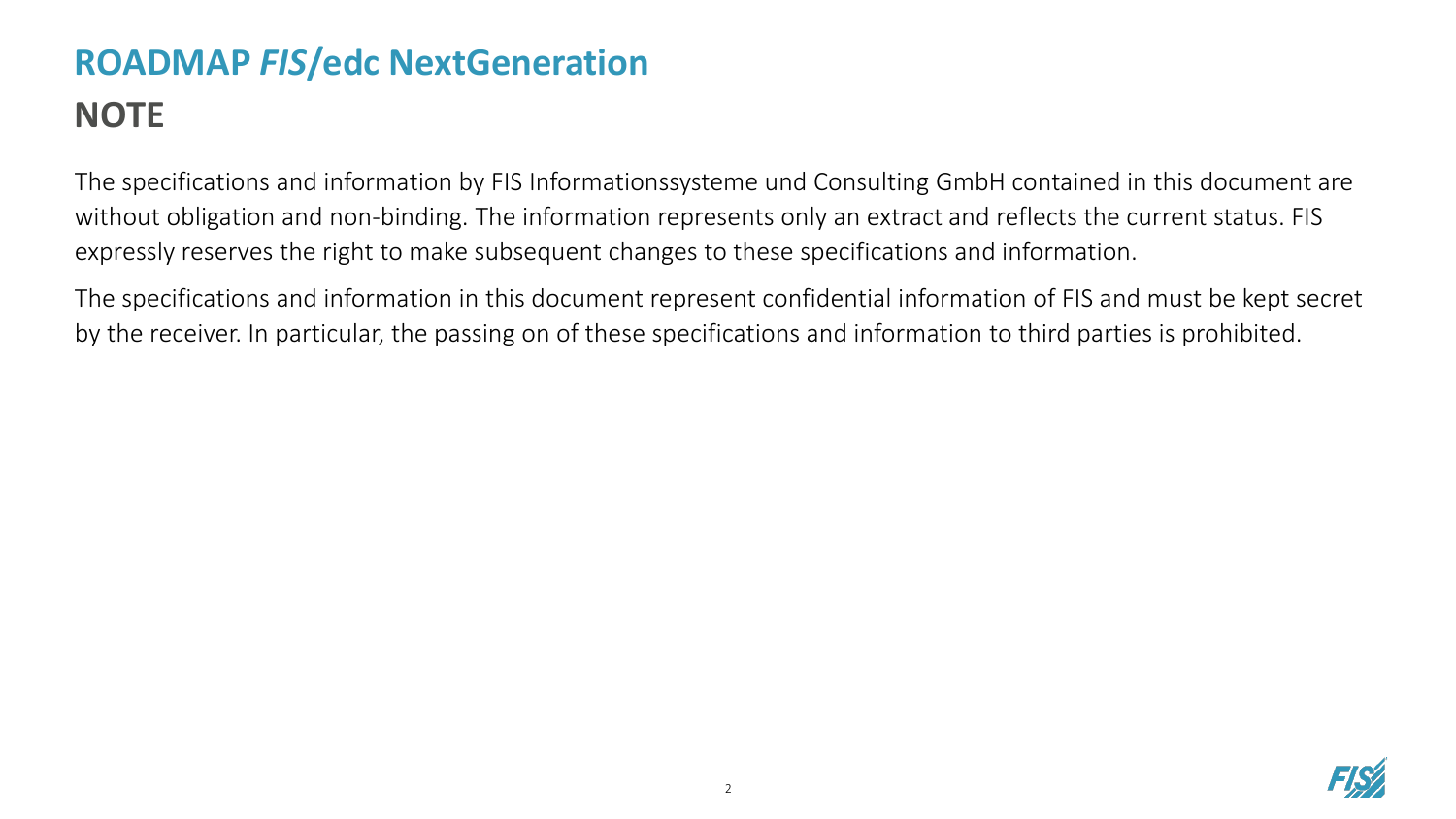## **ROADMAP** *FIS***/edc NextGeneration THE APPLICATION AND ITS BENEFITS**

Document management is of high importance for the digitization of business processes. It is the central element for optimizing the operative business and simplifying the work within the user departments.

You can use *FIS/*edc, the Electronic Document Center for SAP, as a convenient tool for entering, processing and archiving paper documents and electronic formats (e.g. ZUGFeRD, EDI, XRechnung). *FIS/*edc enables the connection and integration of customers and vendors to your existing SAP system. Documents, such as invoices, order responses, delivery notes and orders, are processed automatically. Fast processing times have a positive effect on the cost structure of your company.

#### Your benefits:

- Full integration into the SAP system
- **E** Increased productivity and efficiency due to integrated and automated business processes
- High flexibility through integrated mobile approval procedures for invoice verification
- High transparency of invoice verification has a positive effect on enterprise management due to process-related evaluations
- **■** Improved cash management through modernization of the payment process
- **•** Promotion of vendor relations through shorter payment cycles
- More satisfied customers through accelerated and automated sales order processing

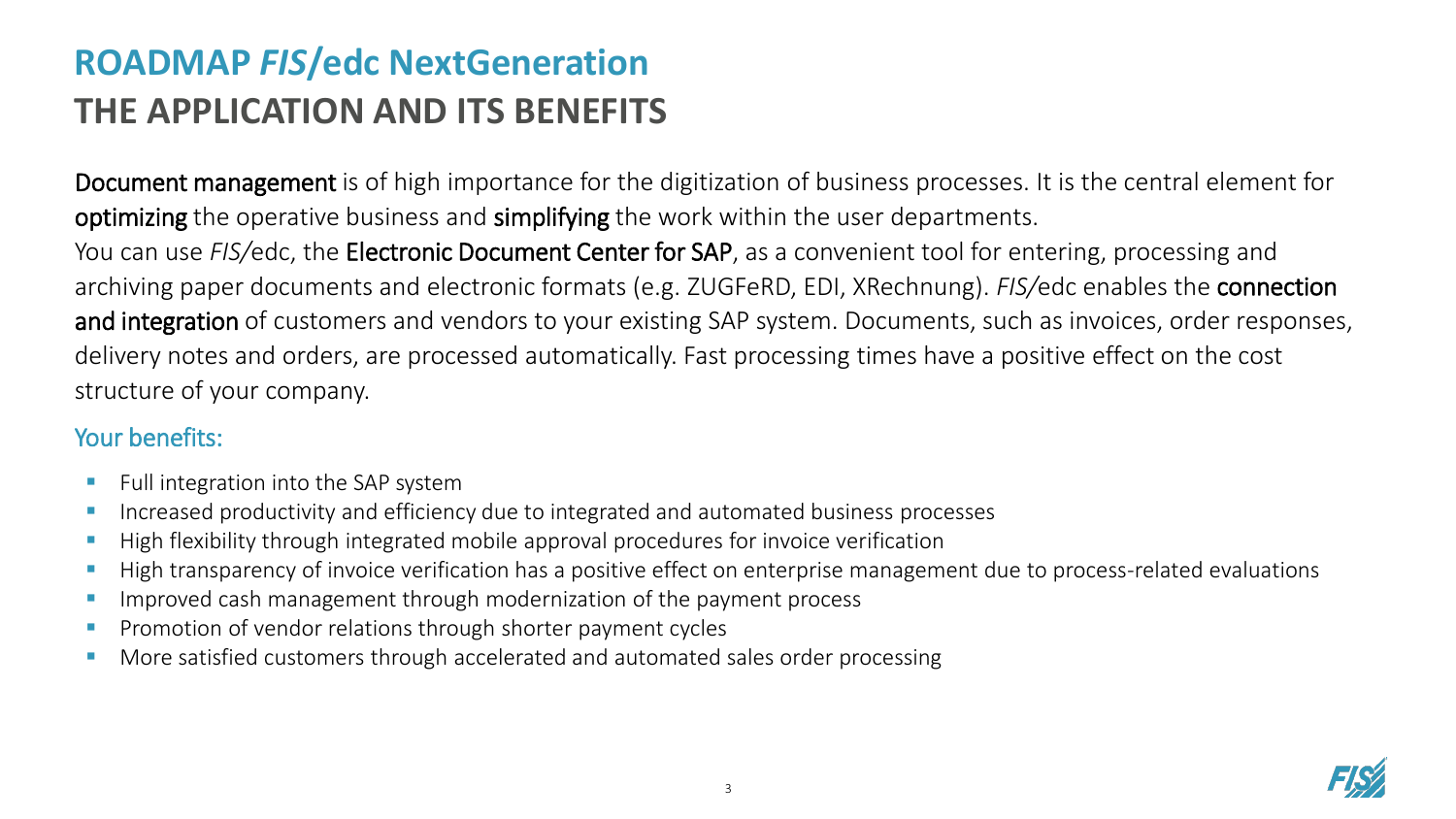#### *FIS/edc Invoice Monitor* ■ Visualization of electronic invoices ■ Extended evaluation options for machine learning results (app) **EXECUTE:** Function enhancement in Fiori **EXA** *FIS*/edc Sales Order Monitor as cloud application Cross-process evaluation application **2022 – Latest Developments 2023 – Planned Innovations**

- **E** New development of post-run update program
- **E** *FIS*/edc Order Response Monitor
	- **EXIBLE WORKFLOW**
	- Ad hoc workflow for triggering notifications manually
	- **E** Display of surcharges and reductions in overview and detail screen
	- Selection extended by messages subject to acknowledgment
- **FIS/edc Sales Order Monitor** 
	- Ad hoc workflow for triggering notifications manually
	- Sales order with reference to quotations and contracts

#### **2024+ – Future Orientation**

Provision of all solutions as cloud

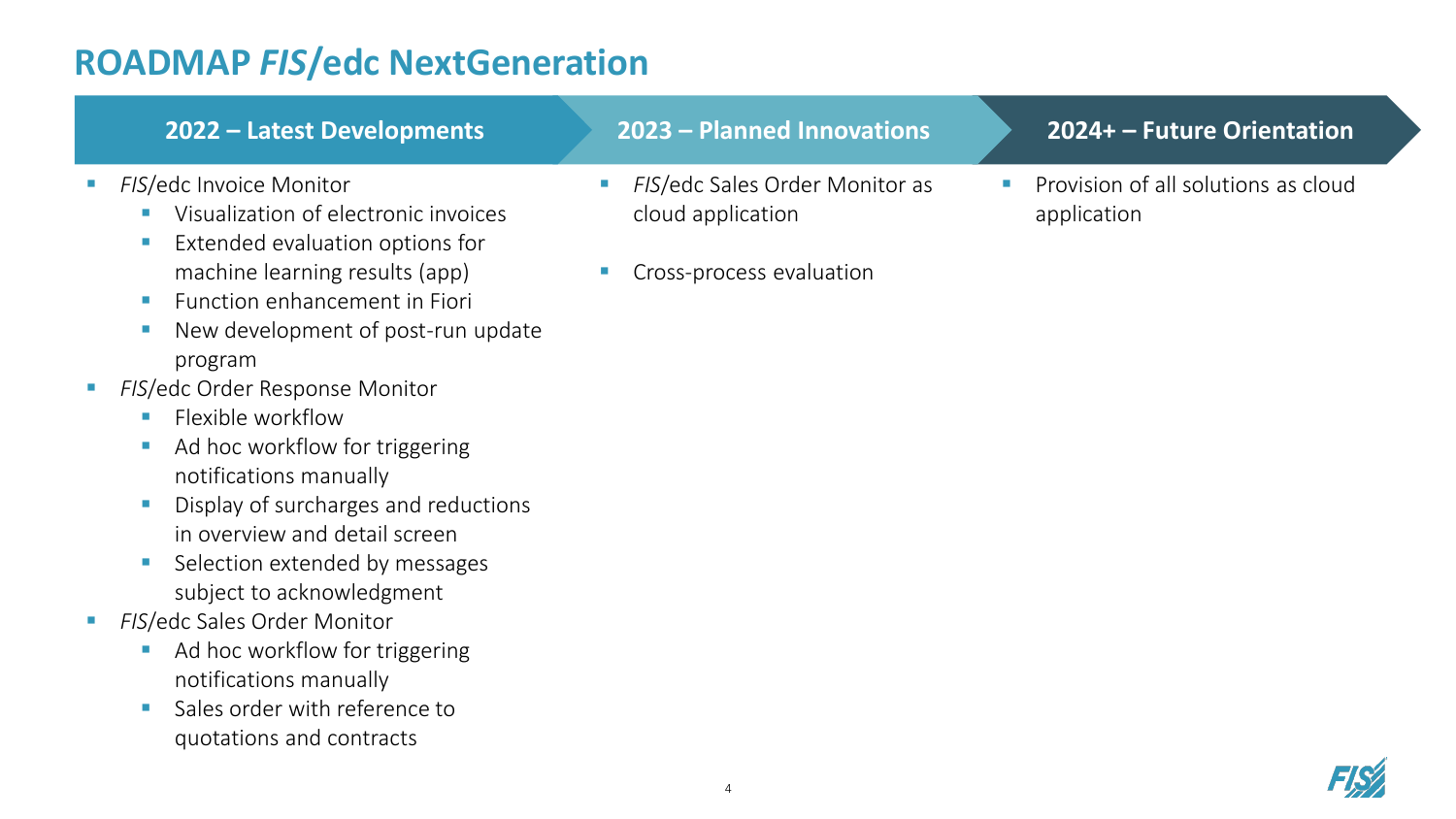#### **2022 – Latest Developments**

#### MONITOR FOR INCOMING INVOICES

#### ▪ Visualization of electronic invoices

**IF In the future, electronic invoices, such as XRechnung, can be displayed and archived as invoice images based on HTML, which facilitates their** verification. This, for instance, enables the navigation within the invoice image. The creation of the HTML files from the original XML file takes place outside the *FIS*/edc Invoice Monitor and is offered by external service providers. Here, state-provided transformations are referred to in order to always comply with current standards.

#### **Extended evaluation options for machine learning results**

• To optimize the machine learning functions used, an evaluation function is provided that finds the results of account assignment and approver determination. This enables a continuous analysis of the machine learning results achieved.

#### **EXECTED** Enhancement in Fiori

**The "account assignment" and "display" functions of processed workflows have been integrated into the Fiori app in order to improve the** application's usability and user experience. Consequently, the Fiori app offers all standard functionalities of the familiar Web Dynpro user interface.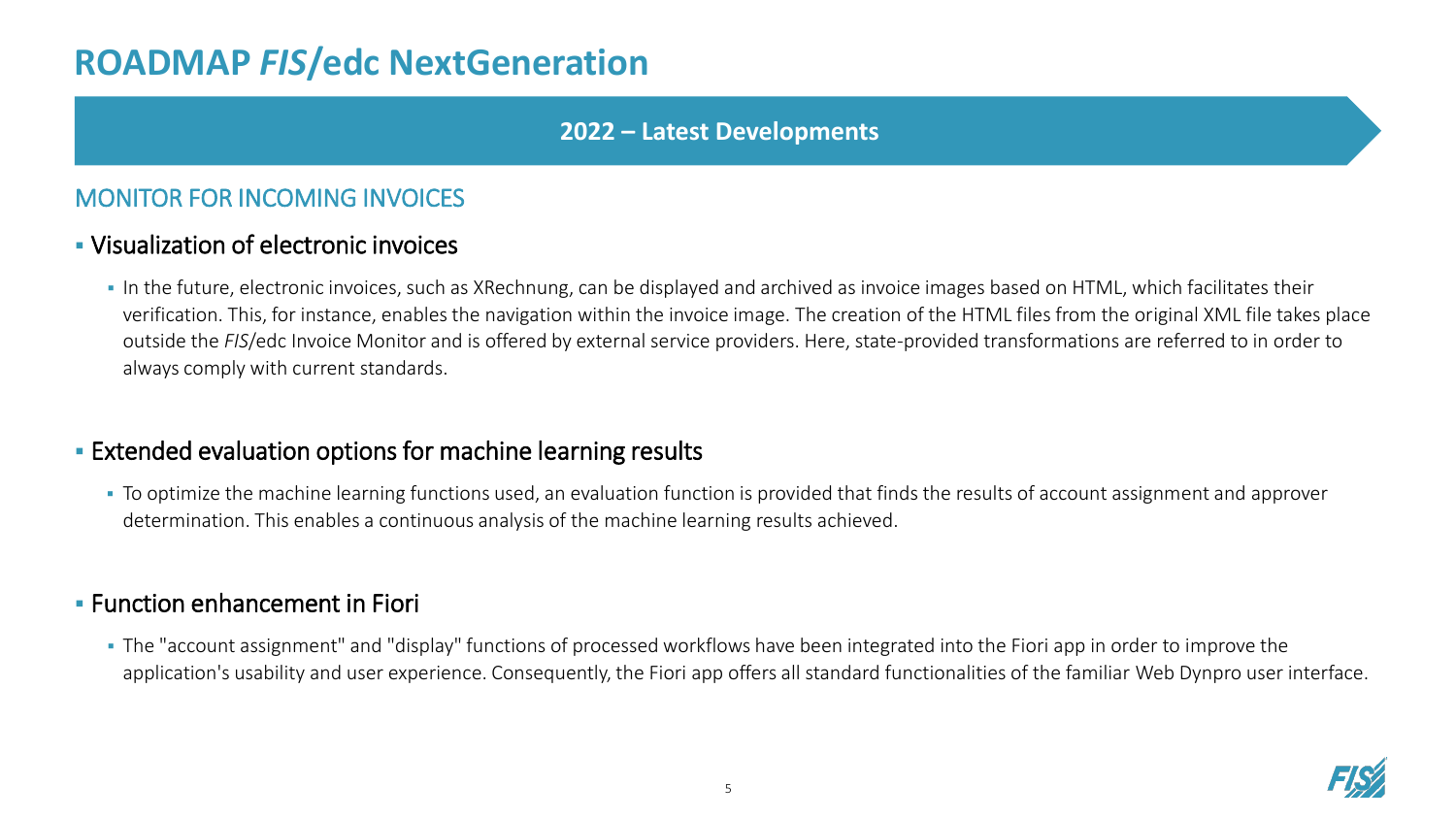#### **2022 – Latest Developments**

#### MONITOR FOR INCOMING INVOICES

#### **EXECT:** New development of post-run update program

- The post-run update program has been optimized in order to improve performance and automation degree. For this purpose, different automatisms have been implemented to reduce the number of called documents that cannot yet be updated. This includes, for instance:
	- **•** deletion of workflows if the check reason is obsolete (e.g. if a partial delivery has arrived. As a result, the invoice quantity is identical to the quantity received and a background posting is possible.)
	- **EXECUTED 10 FOR 2018 THE ANN IN EXECUTED IN A** execution of an automated workflow only after the announced delivery date has been reached.
	- distribution of utilization to different instances.
- To optimize the automation of the post-run update program, an app for analyzing the results of the post-run update program has been added.

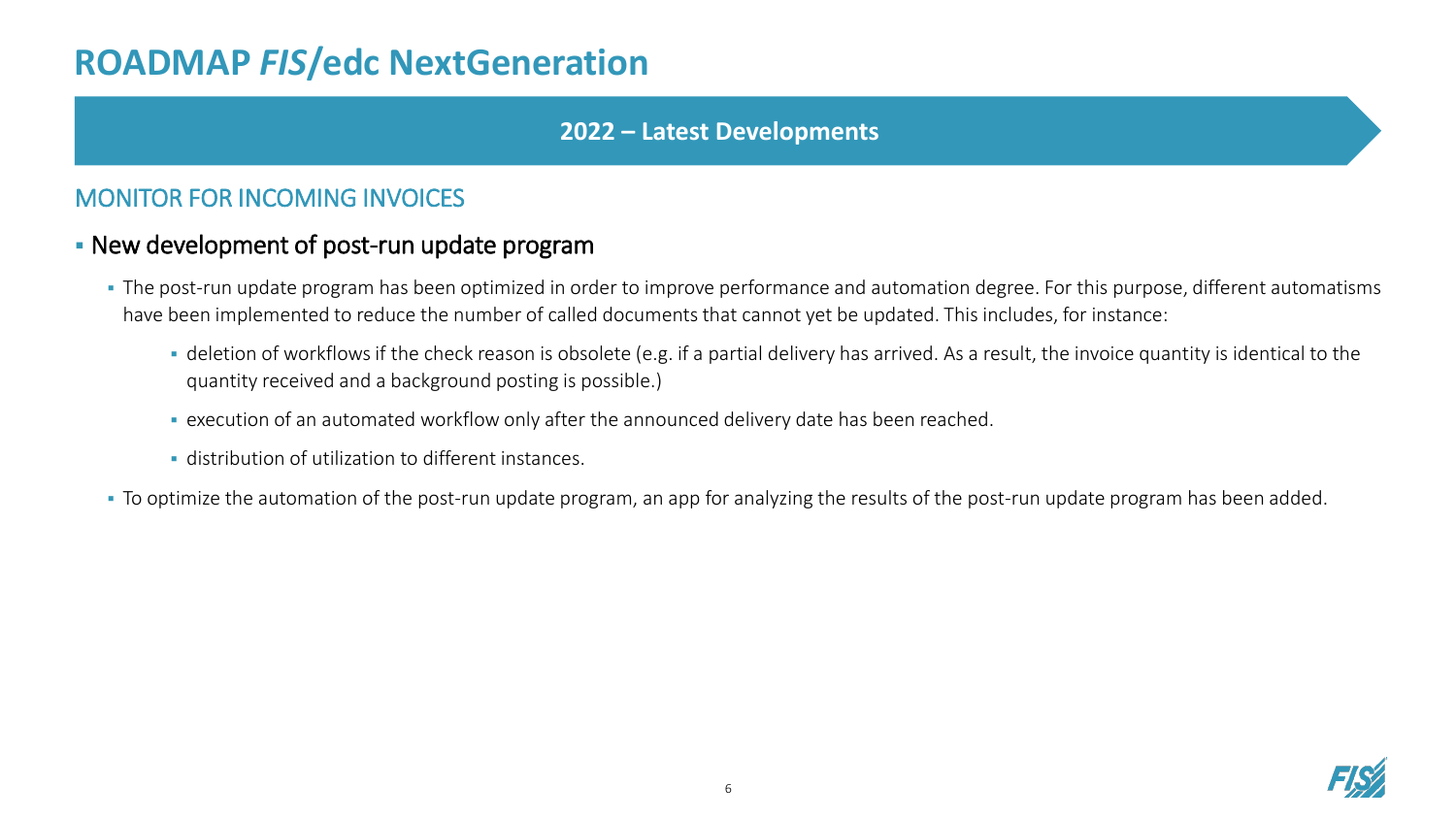#### **2022 – Latest Developments**

#### ORDER RESPONSE MONITOR

#### ▪ Flexible workflow

• To address the right contact person more quickly, workflows are created by using the recognized variance. Price variances, for instance, are forwarded to the purchasing group and schedule variances to the MRP controller. This enables a faster processing of the workflow.

#### **• Ad hoc workflow for triggering notifications manually**

• The option of starting an ad hoc workflow has been created in order to process and reproduce inbound order responses more quickly for gaining information. This workflow, for instance, enables the user to contact the right person in order to check whether the quantity adjustment in an order response complies with the requirements of the ordering party. In this way, inbound order responses are processed more quickly and in a more qualified way.

#### **EX Display of surcharges and reductions in overview and detail screen**

▪ Surcharges and reductions are displayed in the overview and detail screen in order to improve the classification of documents. Consequently, the processor recognizes immediately the reasons for possible price variances for instance.

#### **EXE** Selection extended by messages subject to acknowledgment

▪ Documents of messages subject to acknowledgment can be viewed separately to enable a more efficient assignment of documents to the persons responsible. In this way, for instance, order responses with a price variance can be assigned to the purchaser and order responses with a quantity variance to the MRP controller. Consequently, faster document processing is ensured.

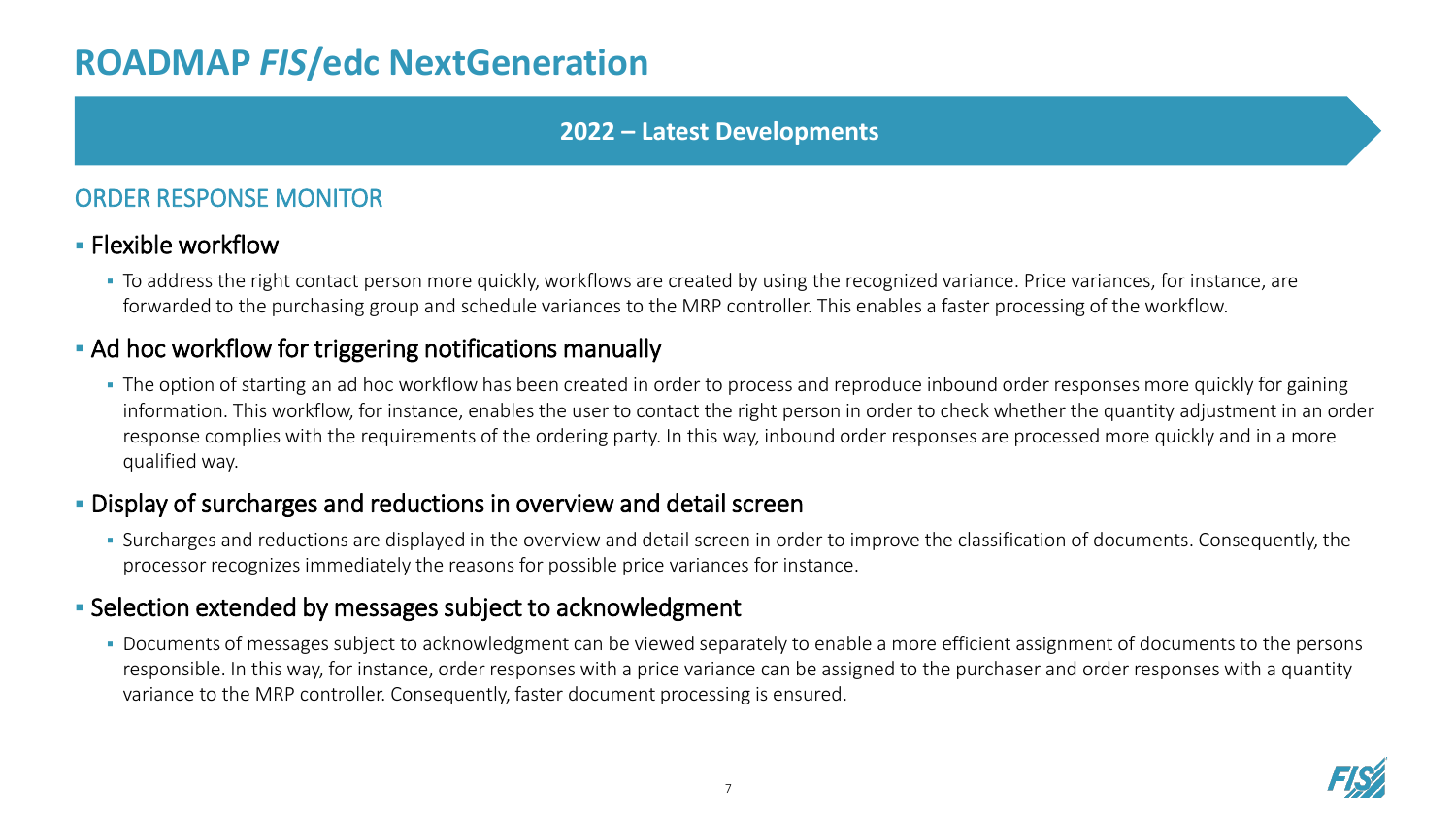#### **2022 – Latest Developments**

#### MONITOR FOR SALES ORDERS

#### **• Ad hoc workflow for triggering notifications manually**

• The option of starting an ad hoc workflow has been created in order to process and reproduce inbound sales orders more quickly for gaining information. This workflow, for instance, enables the user to contact the right person in order to check whether the products contained in the order match together. In this way, inbound orders are processed more quickly and in a more qualified way, which results in increased customer satisfaction.

#### ▪ Sales order with reference to quotations and contracts

• Links to existing quotations or contracts can be established for inbound sales orders to improve the rate of automation.

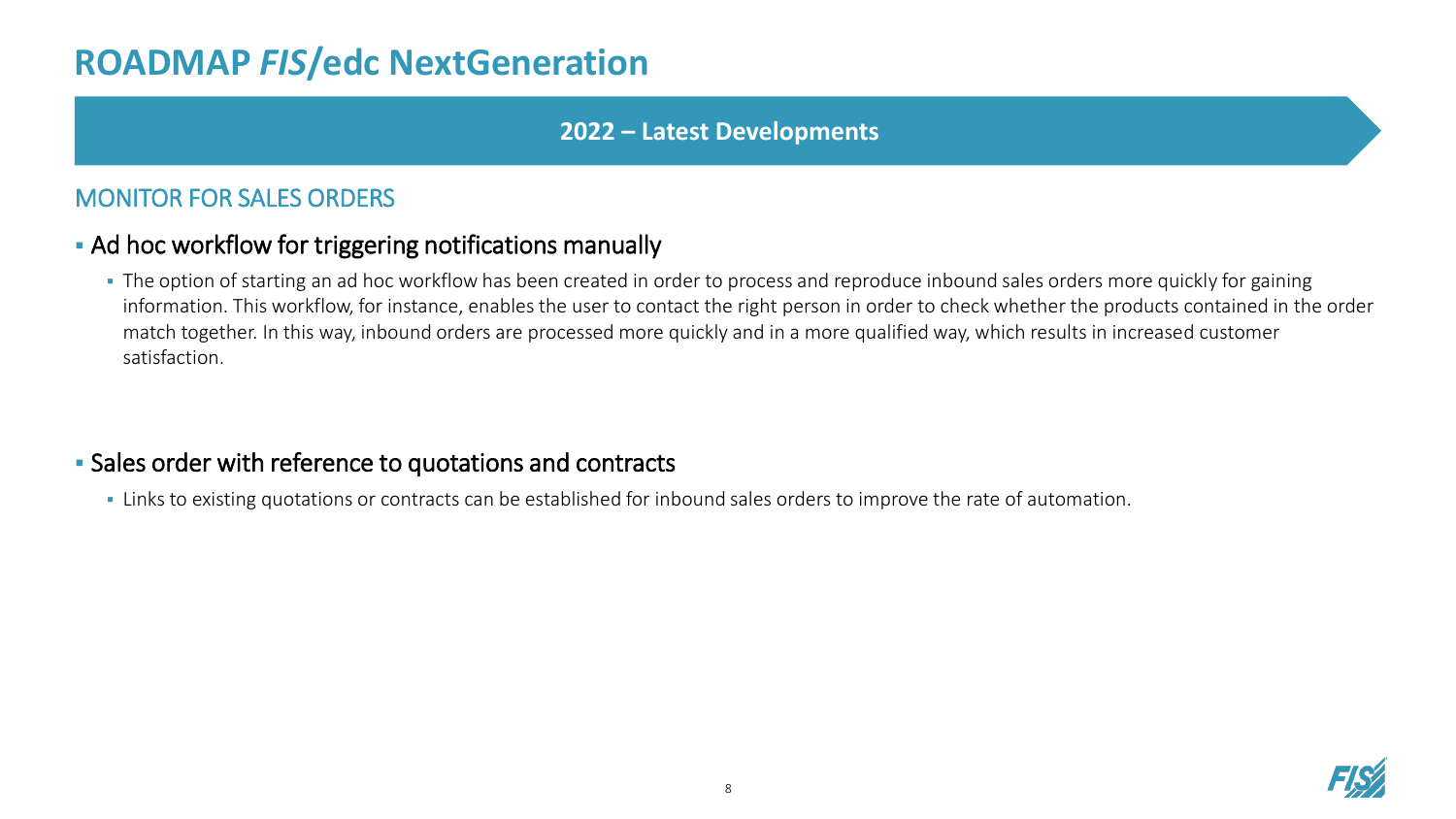#### **2023 – Planned Innovations**

#### **FIS/edc Sales Order Monitor as cloud application**

▪ To improve the flexibility of the application, the sales order monitor is to be offered as a cloud application. This enables the flexible use in every system landscape. The intention is to make the solution available both for private cloud and public cloud. The application for the public cloud may contain restrictions concerning functionality or flexible adaptability to correspond to public cloud requirements.

#### **• Cross-process evaluation using process mining**

■ An evaluation across the entire process is to be enabled in order to facilitate the optimization of processing procedures. This includes the import into the system (e.g. via *FIS*/fci) as well as the processing in *FIS*/edc and the SAP system.

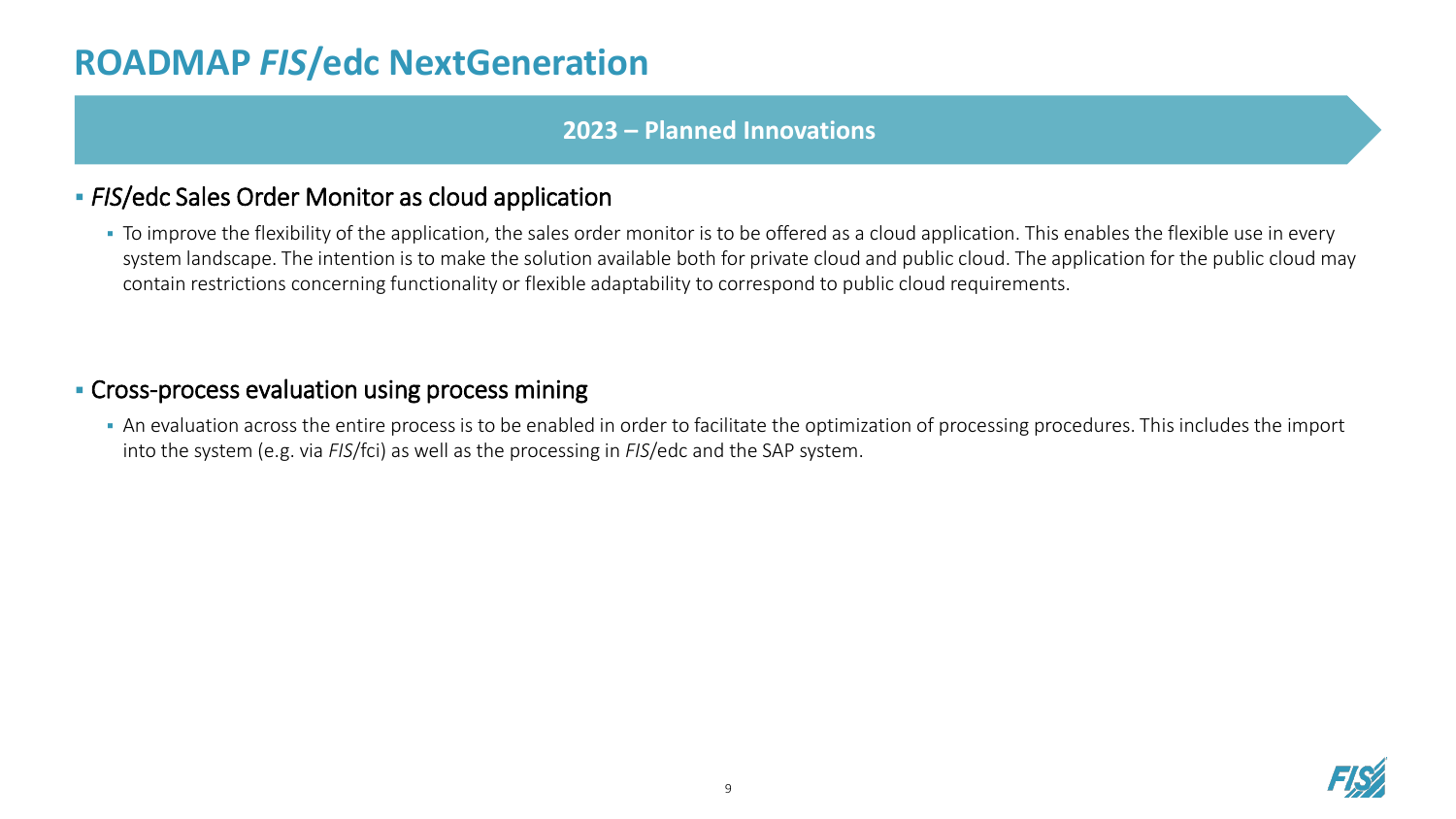#### **2024+ – Future Orientation**

#### **• Provision of all solutions as cloud application**

▪ To improve the flexibility of the application, all *FIS*/edc monitors are to be offered as a cloud application. This enables the flexible use in every system landscape. The intention is to make the solution available both for private cloud and public cloud. The application for the public cloud may contain restrictions concerning functionality or flexible adaptability to correspond to public cloud requirements.